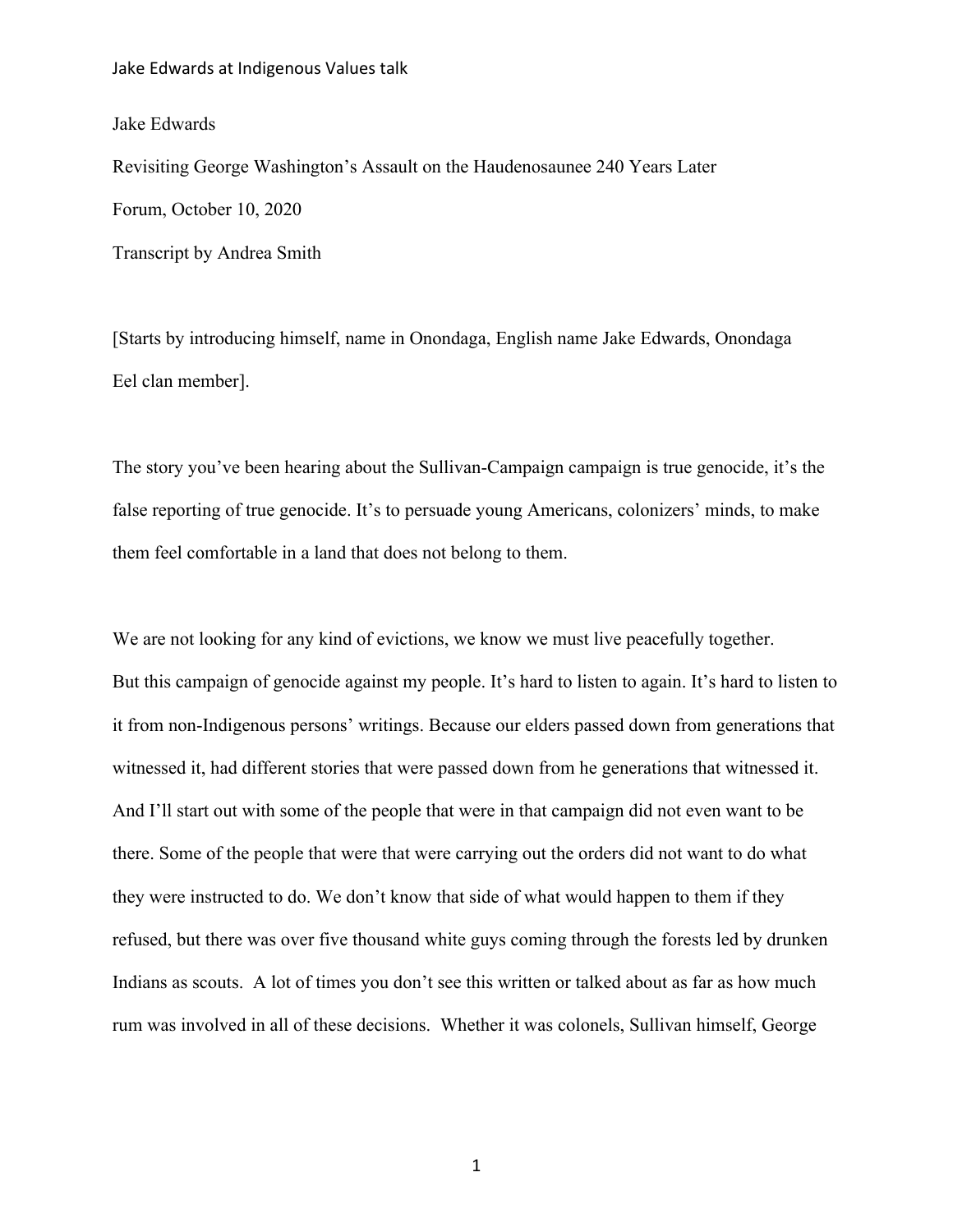Washington himself. All influenced with the mind-twisting rum, alcohol in their decisionmaking. That right there starts out there will be no good decisions being made under that influence.

People of the longhouse, we always talk of the good mind. We've been terrorized, humiliated, raped murdered, persecuted, all of that stuff. And you know, we still have gratitude for our forest, for our mother earth, for plants.

Did you hear about reestablishing gardens, right away? When we hid as people from these invaders. Our elders used to tell us exactly where they hid, their hiding spots, and what they had with them. It was just like our creation story of the Sky Woman bringing down what she planted, the Three Sisters. When they took off running, they grabbed beans, and corn, and squash seeds, and hid with them. Right over there, right over that hill (he points). When our people hid from these invading peoples, soldiers, they're called, we were running to the Cayugas to see if they can help. We had a runner, come tell us, thesaid the same thing was happening over there. It's a pandemic in Haudenosaunee territory, a pandemic of genocide.

So when we hear about this Sullivan Campaign, we hear about these people who want to take bus tours and celebrate, all this goodness of Sullivan's Expedition for the American people-- .There was a whole bunch of American people who were against it. There are still some people, to this day, Americans, who still would want to honor their forefather's word, of peace. And there's people of the Haudenosaunee, we don't dig that up, that's part of us, it's in us, it's in our DNA as peoples, the Haudenosaunee, that we maintain peace in the best way that we know how with what we have, each and every day through wartime. We still carried on ceremony, the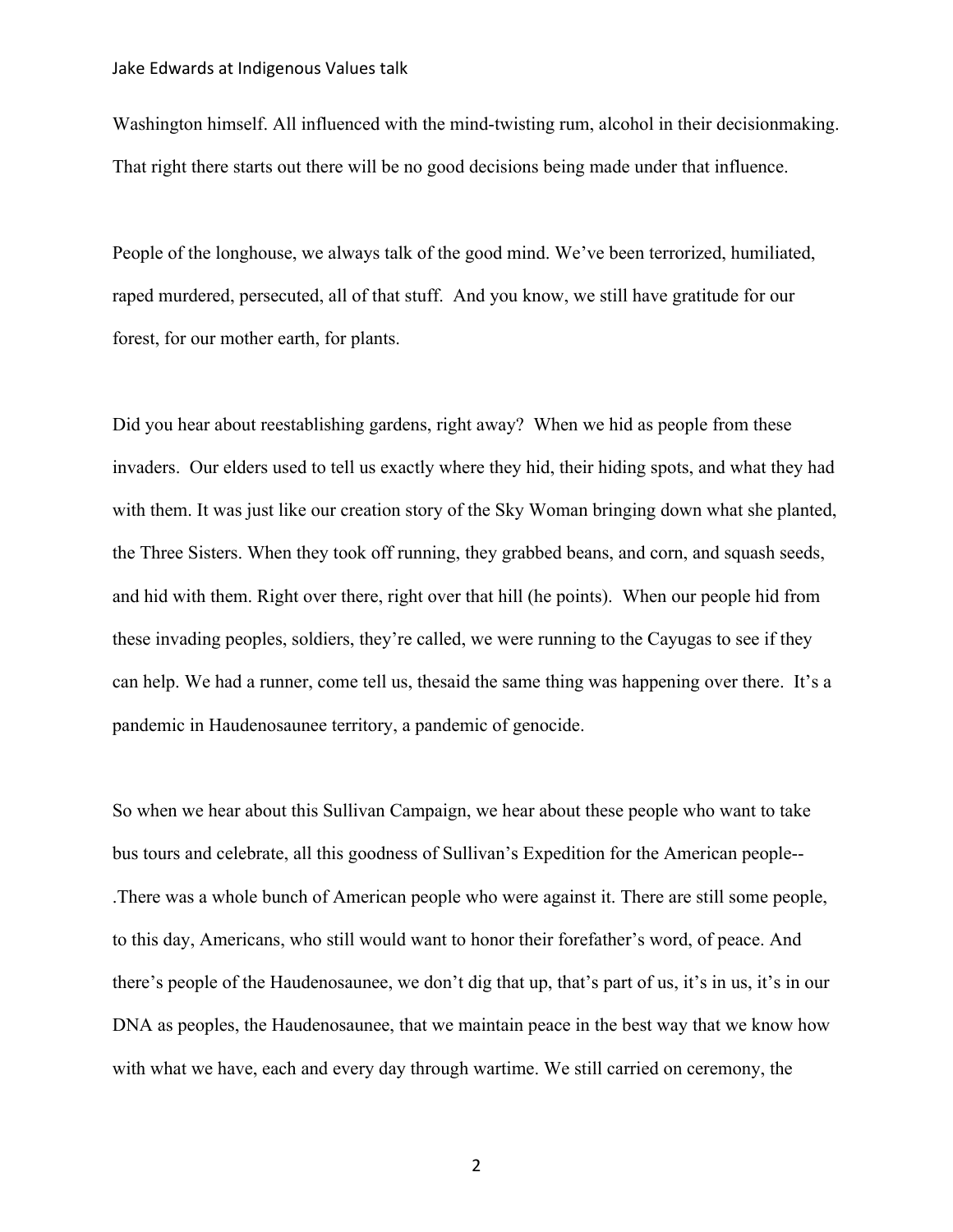goodness of the plant life, the medicines, the animals that run about, we keep them in our minds and in our hearts. We keep the original instructions with us as we walk about, as we run and hide. We ran and hid from those guys, we ran and hid from boarding schools. We ran away from boarding schools too. My grandmother was helped away from a boarding school in Carlisle, Pennsylvnia and brought back to Buffalo Creek, went and settled over at, got some shelter at Tuscarora, not far, and then was transported back here to Onondaga.

We talk about those treaties, Buffalo Creek treaty, there were a couple of them. We should be talking about the fairness of our survival, as [*Oqunon}* people, here, as Haudensaunee people, here, indigenous people. We don't look for, what's that word, "commemorate," "commemorative," we don't look for that kind of stuff, that we survived, we feel it in our hearts and in our minds every day. When we give thanks. Then we go deal some of the problems that were put to us. But that first with our connection to our mother earth and all that was given to us. We can't leave them out just because we are brutalized by America. We can't leave out the wildlife. They are getting brutalized too. There is comfort in knowing that to this day they are still carrying out their duties, and so are we. They aren't going anywhere, and we aren't going anywhere, as long as we stay together as one. In our goodness in our thoughts and in our teachings. We retain more of the plant life as long as we are paying attention.

So when you talk about the destructions, the mass destructions of the Sullivan-Clinton campaign, it's a horrific thought, it hits, real deep, but I give gratitude to my ancestors who helped us to be here today. We had this spot. I knew where the hiding spot is but I'm not going to tell everyone though, it might come back. (smiles)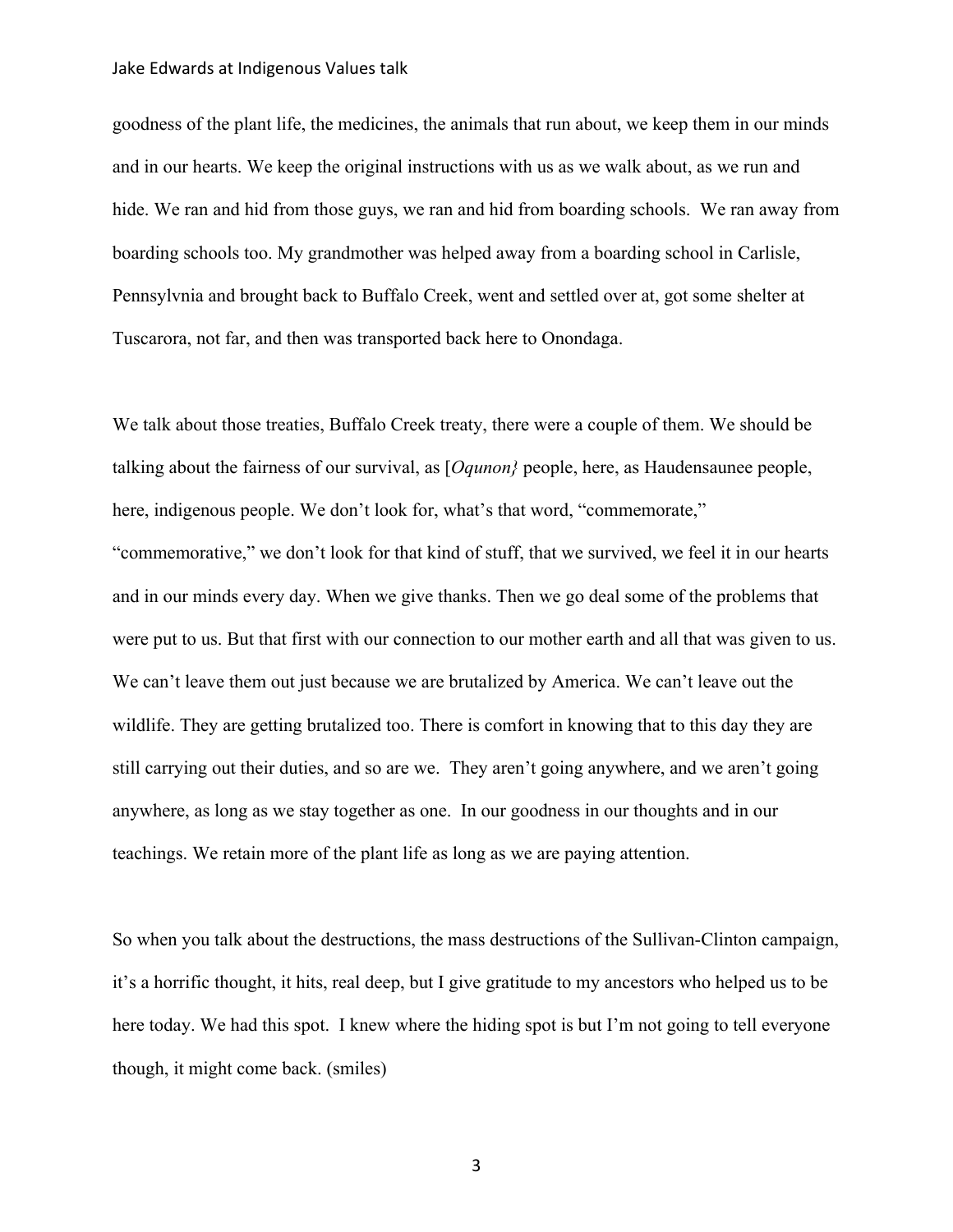We took some youth up to that spot, this past year, to explain to them Sullivan's campaign and it was around the Fourth of July. By golly I've got to tell you that it's a scary thought when you hear all that celebration going on outside of us here, the fireworks, the big bangs, it just puts your mind into cannonballs and black powder gun coming after to you on your own living room floor. The woodlands. As my grandmother was interpreting the oral teachings of her greatgrandmother, who ran up alongside Onondaga Creek right out here, took off over that way (points). She tells us about that, what her great-grandmother told her what she did and where she hid.

My uncle, he showed me where it was. He said, "Take me for a ride, I'll show you where it is." So we went up there, and he showed me. He didn't get out, he was too old to get out and walk. (Oh here he is right here, this guy right here showed me [points to image of relative]) And to listen to these elders' stories, and hear about the locusts, the message that they brought us from the earth. A reminder to us at that starving time, to have gratitude for what mother earth still provides for us. Through that hard time, to share gratitude is powerful, very powerful. It's not something you can read in a book, somebody's journal. In those oral teachings, we hear we are not to trust the white man, not to be with that person alone. You take always two, so that you can watch over that shoulder watch his back and he can watch over your shoulder, watch your back as you are talking to a guy who appears to be trustworthy and friendly. Like the Dutch did to us, or like Columbus' crew did everywhere they landed. They have instructions from their church to subdue, enslave us. They carried those teachings into the next centuries, to the next centuries. Wait a minute, where are we now, 2020, in Washington down there is doing about the same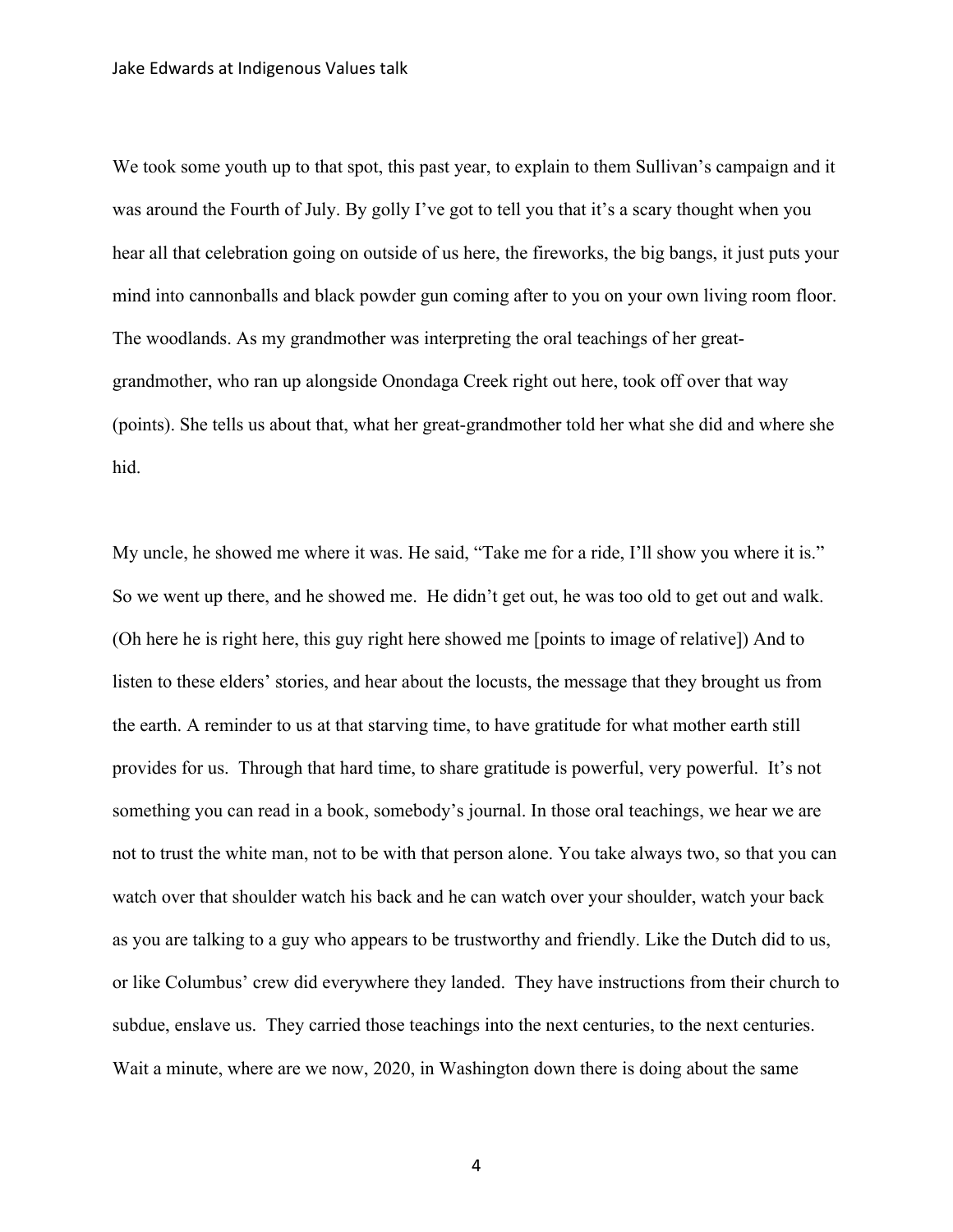thing today to the indigenous people looking for fresh drinking water on the southern border of what they call the United States. It's going on today.

So one of our messages to the world is to understand truth in the history of America. Understand truth in the survival of the indigenous people. And understand that you don't teach your children untruth. Because they grow up living in a world of untruth.

So we have to teach what's here. And when you look outside first thing in the morning what's here is the sun, the new day, and so we teach gratitude for that, for seeing that. You see the forest, and you hear the birds, even in the wintertime--they are not just spring songbirds. You give gratitude for the snow and the rains, and the thunderbeings, they're carrying out their duties.

America needs a strong lesson on honest teachings. Because what provides information is this mechanism of what they called education, higher education. We know professors from all over teaching, and some are teaching indigenous studies. And learning -- Everyone is always learning it's a given, we all are, we learn something every day. Or we should be. And so these professors are coming back and telling us that these people don't know we even exist. And it's kind of funny because some of our neighbors just down the road and the next town, right here, they didn't know that we were still here, they thought all the Indians were out west, like in the John Wayne shows. Colonizing effects of modern Indian as portrayed by the Newspapers and articles.

So we have a lot of work to do, and I'm glad to see this information getting out, and getting out as the truth of what happened. Onondagas were never conquered, you can't conquer a neutral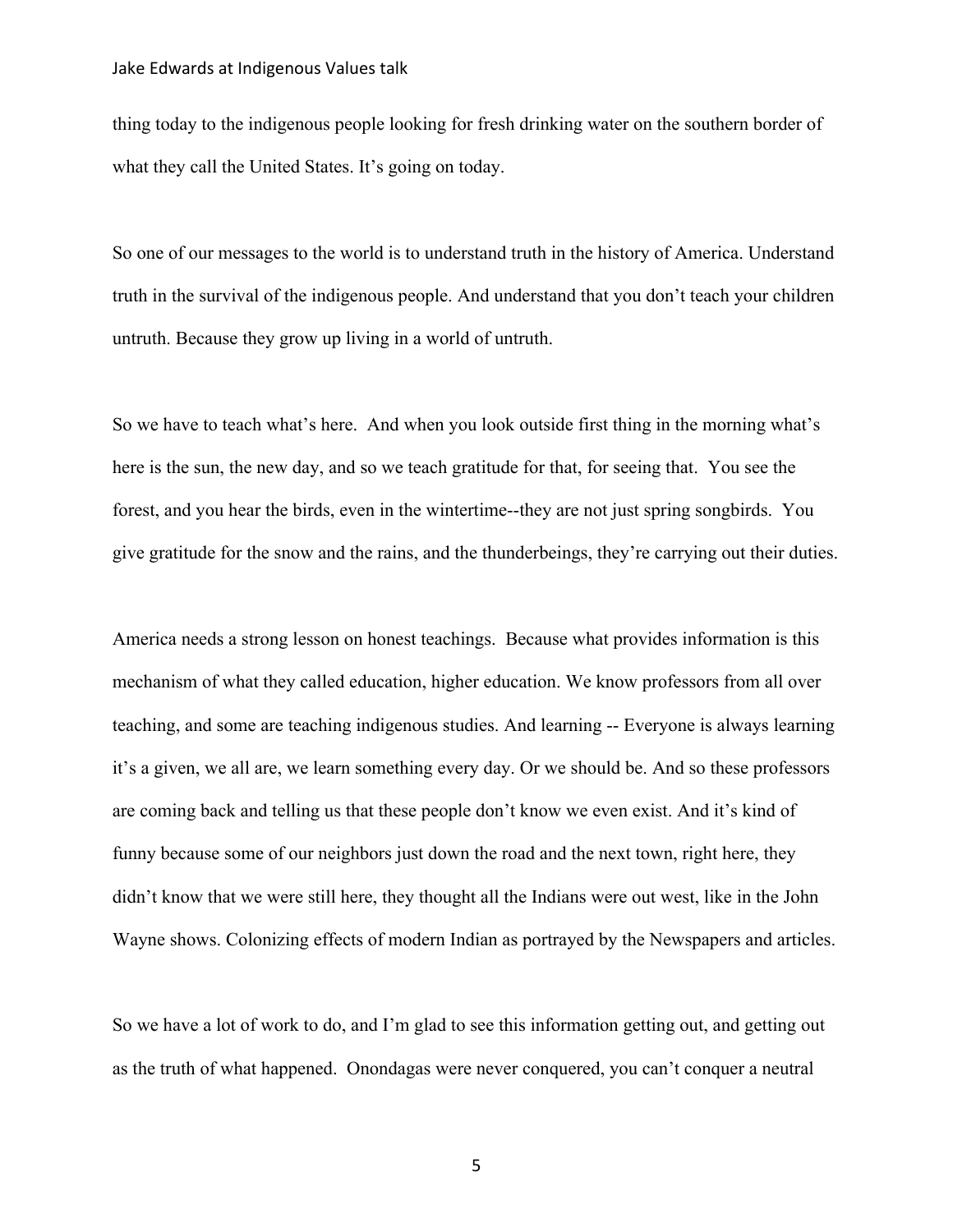nation, a peaceful nation, those are called massacres, invasions and massacres. Documented as "battles," they called the battles. They weren't battles. We got families sleeping comfortably and you wiped them out. You just won a battle? Come on. Let's teach the truth here and explain to America what genocide is, and how America became what it became because of the teachings of the Haudenosaunees. Teachings of the Great Law of Peace, and how we conduct ourselves when we greet somebody.

When we greet somebody, we don't know what they've been through. So we brush them down, clear their throat, wipe their eyes, clear their ears so they can hear. Then we sit and talk with them. So now they got clear voice, the dust in their travels, perhaps we lift them up in their seats, we offer them a seat and lift them up. Clear off any of the stuff that they may be dealing with-- a death in their family, a sickness in their family-- today, by golly, that pandemic going around us. There's a lot of clearings got to happen. And so we conduct their way ourselves in that way. And we still do. And we have in the New York State Assembly at one time, not sure of the year. There was this fella by the name of James Duane or Dwayne James. He had two names for both of his front and last name. And he was either working for the State Assembly under George Clinton. There abouts after. And he suggested to the people of New York State to start stop treating the Indians as if they're nations and stop accepting their rituals before a meeting. Don't let them conduct themselves with what we do and what we have been doing with the Gonohanyo the Thanksgiving address. The words before all else, sometimes it's called that-- we would do that at every meeting with the people of New York, with the colonizers, wherever they're from- the people of Maryland, the people of Virginia. When you when you heard earlier today about how far the influence of the Haudenosaunee was. You can look at where the maple tree grows,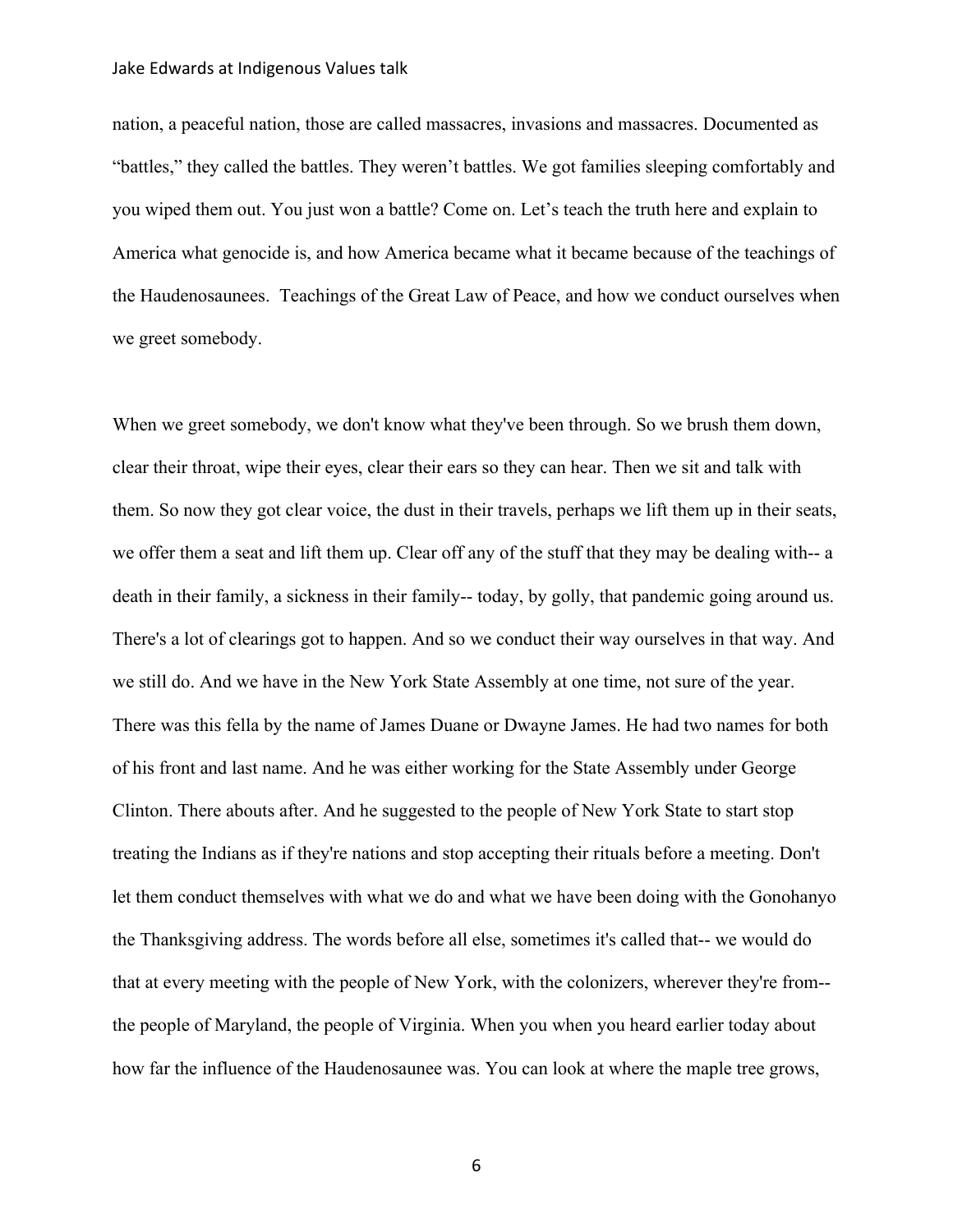how far south how far west how far north? And also how far does the great white pine tree grow? That's the influence of how far we passed the message of peace on. So when you hear about treaty of Lancaster, say 1744. about land in Virginia, the treaty was here in Pennsylvania. We were the prime delegates. Besides the governors of Virginia, Maryland, they were given us wampum to maintain peace as they were slowly encroaching. Some of our people didn't like it. So they were saying that we violated the treaty in the mountains of Virginia. It wasn't we violated the treaty, it was we're being encroached on and people were stealing from us. When we sent them back to wherever they're supposed to be staying, Jamestown or little towns down there. The history is not reporting all those thieveries that's been going on.

So we got to maintain the facts of what these people are reporting in their history books, come up to 1924. You talk about the land claims, Edward Everett, and all that was good. Edward Everett came to Onondaga and explained that. And what he offered was, after his explanation of this land is rightfully yours, he said, "We can make it right, and sell it properly." And Onondaga people at that time told him, "We already know that's our land. What you're telling us, we already know that, and it's still not for sale." So he wanted us to side with him and present it to a court to clarify title so that we could properly sell it to New York State, legally sell it. And we told him no.

So we moved on. And the other part of that, you hear about I think, Andrea mentioned about citizenship. In [192X], the U.S. passed a Citizenship Act for those who apply. Well, not too many people applied for to be citizens of the United States as far as indigenous peoples. And that's what it was directed at. And so and I think it was 1925 [1924] they resubmitted, and passed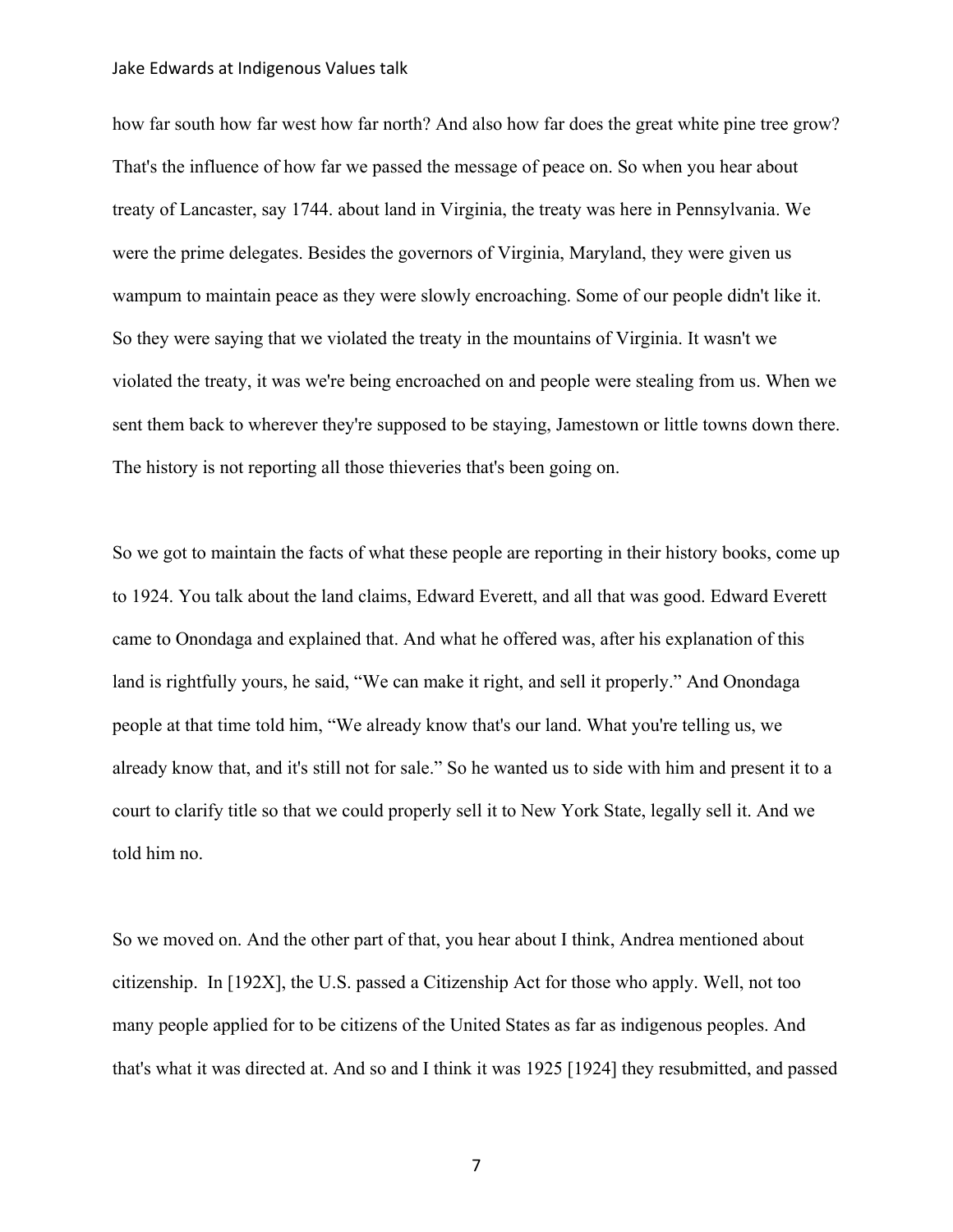it as a blanket that made all Indians citizens. So here at Onondaga, we drafted up and sent a letter to President Calvin Coolidge, at that time, and explained to them that who we are, this is who we are, this is who we remain to be. So it was a basically a thank you, but no thank you letter, we'll maintain our own citizenship. And then some of the reasons of that was, as we looked at the treaties, and you heard that discussion earlier too about the treaties, we wouldn't participate in certain events. Of celebrating Sullivan, because we had land rights, and we got treaties, we have reasons. But there was some of us that did go along with it, because some of us are fresh out of boarding schools and their colonized teachings is telling them to, in order for you to survive here, you have to have this type of education you have drop your pagan ways and move on. Well, you see them in their suits and ties are now in the big top hats and so far, in that era. Everybody was being that way in order to fit in. So we don't get brutalized again. Because our parents did get brutalized in school for speaking language. We know that story. We heard that story. We heard it from actual people, not somebody written. Our relatives, you put your hands on a desk and they get smacked by a stick, yardstick and worse. Right here Onondaga County, that was at the regular schools, you don't want to get into the terribleness of the boarding schools, then you hear about the white guys taking their side of the Americans and saying that, "Well, we gave you land, we give you health, we give you education. We gave you everything you got."

You give us hardship, we maintained our land, you can't give me what's already mine because we never gave you plenary power over us, we never gave our power for you to decide what happens to us over us so now you look back at the United States and in New York State, United States has now formed. They're arguing with New York State, tug of war like, paper war, they're getting fierce to each other these white guys are because they're arguing whose Indians we are,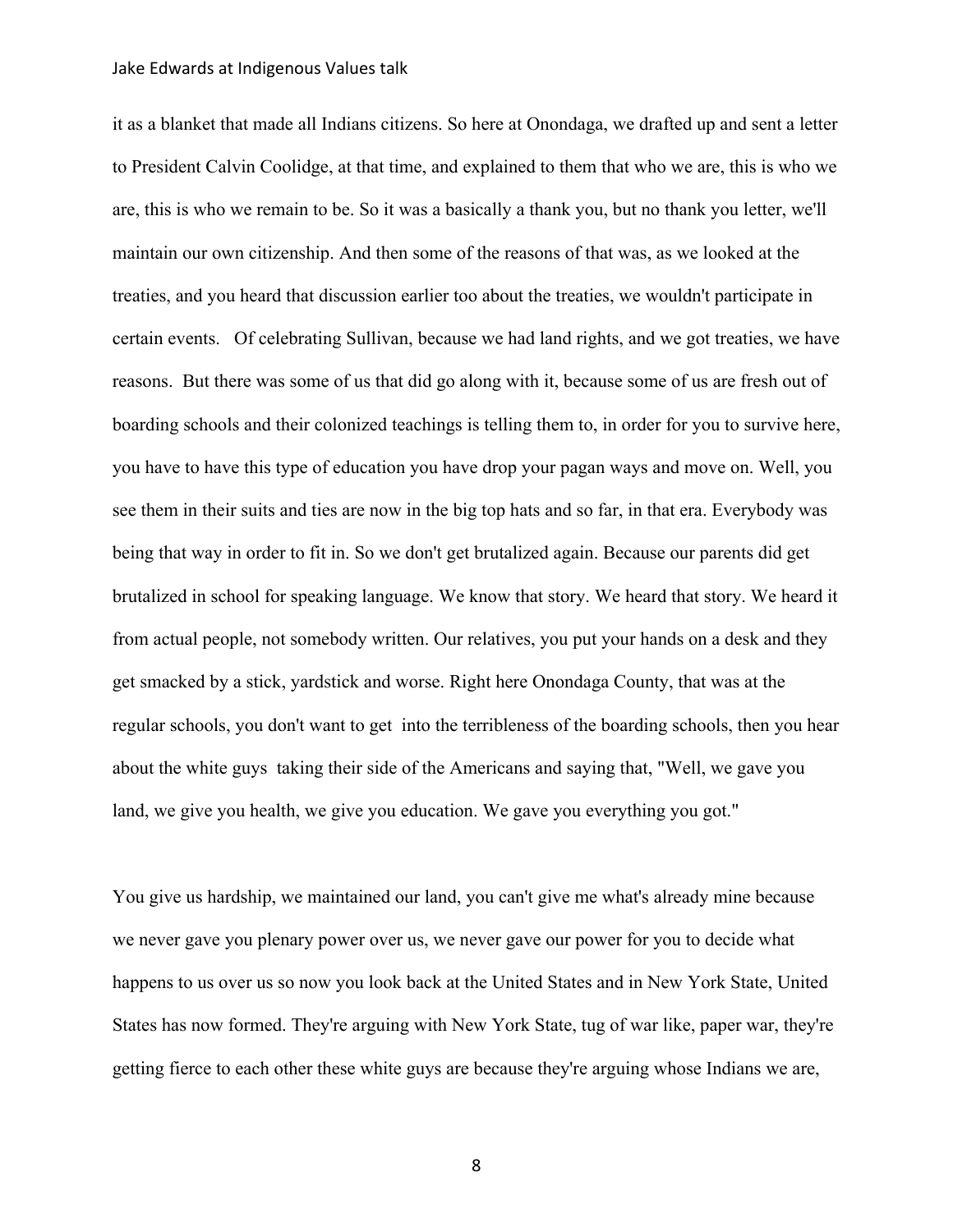New York State always claimed we're New York State's Indians, the United States say's "but we own all the Indians they're ours." These are arguments probably drunken arguments because at every meeting they had they had rum there with them. You got a lot of our people influenced to it, and that's its a sad thing to use that as a weapon, a weapon of war, a chemical weapon. And so today even as I was a youngster you hear about that chemicals nicknamed "hard cider" chemicals because it has the effect of that, it changes your mind, {Onondaga word} your mind isn't good your mind's not right, under the influence. So you can't make good decisions. You can't make good decisions for your children. For what's cooking on the fire, burn it. {word for alcohol] is alcohol, the "mind changer," is how you translate it in English, the mind changer. And when you look at these treaty supplies, sent by Washington or sent by Albany, the man who's making the treaties sent by the land speculators, the biggest commodity is rum--or one of the biggest commodities--are rum. They knew the weapon to use. And our elders used to tell us that these treaties, these land talks and so forth, was that the guys that were sitting there, our people that were sitting there, knew that can't be right. You have a white man come into the community and then he appoints 60 new leaders, 60 chiefs of one nation, to sign off on land. So these guys are all tipping up that rum, to have a good old time and they say, "ah sure, I'll sign it, I'll sign right here." So they did that, those were fraudulent treaties..fraudulent transactions. Chiefs appointed by a white colonel. [laughs] It's kind of funny, really. But it's not, because New York state stood by that. Maybe stood by that to this day, they know they were fraudulent their actions, so why don't they tell the truth?

So with reeducating the people throughout the web, we'll get some good minded, good hearted people to do that work for them and put the education in front of them. They have to understand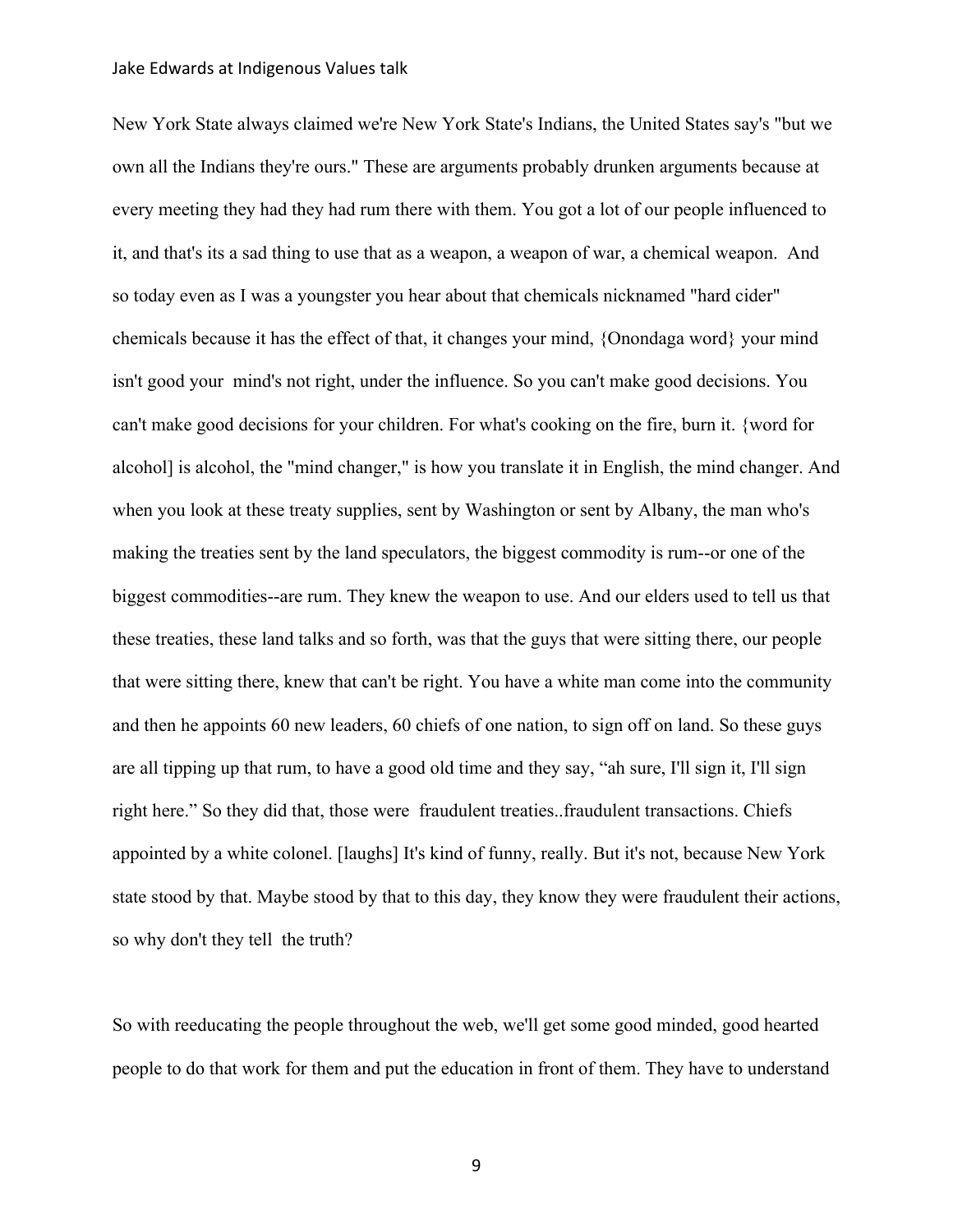that you can't live by wrong actions and enforce wrong actions and teach the children. Because in our teachings we always carry on that the decisions that you make today are to no way negatively affect seven generations coming. As individuals we make that same... that rule applies to us too, not just government leaders, not just Council, that applies to each and every one of us in the decisions that we make today, should no way harm our future generations coming. And so when you look back and you put rum into all of this you know you're right away, you're not going to make a good decision. You know that.

It's hurtful to see this army tactics of genocide, forced by the U.S., very, very hurtful. And to see that people that are still living in this racism, and supremacy actions across just this little town, Town of Onondaga, we still got it here. Town of Lafayette, our neighbors, all the way around us. Supremacy, because of what they were taught. Just a real quick history of what they're taught, is "Santa Claus is going come down that chimney, bring your gifts if you behave". What a lie. What a lie. And so, the siblings become older and the older sibling now tells the younger sibling mommy and daddy buy those gifts. There's no Santa Claus. Oh, the little kid get so heartbroken and cry and the older person gets whipped and punished for telling the truth. You just ruined your younger brothers Christmas by telling him that. So sometimes the truth hurts. But you know that child will never forget that growing up, that there is no Santa claus. No matter what the department store industry out there, corporations promote. There is no big fat man coming down your chimney.

You're also teaching the kids destruction because you go out into the forest and you chop down a tree. a perfectly innocent tree, drag it in your house, heat it up when it's not supposed to be heated up, decorate it and pollute it and contaminate it and then throw it to the curb when you're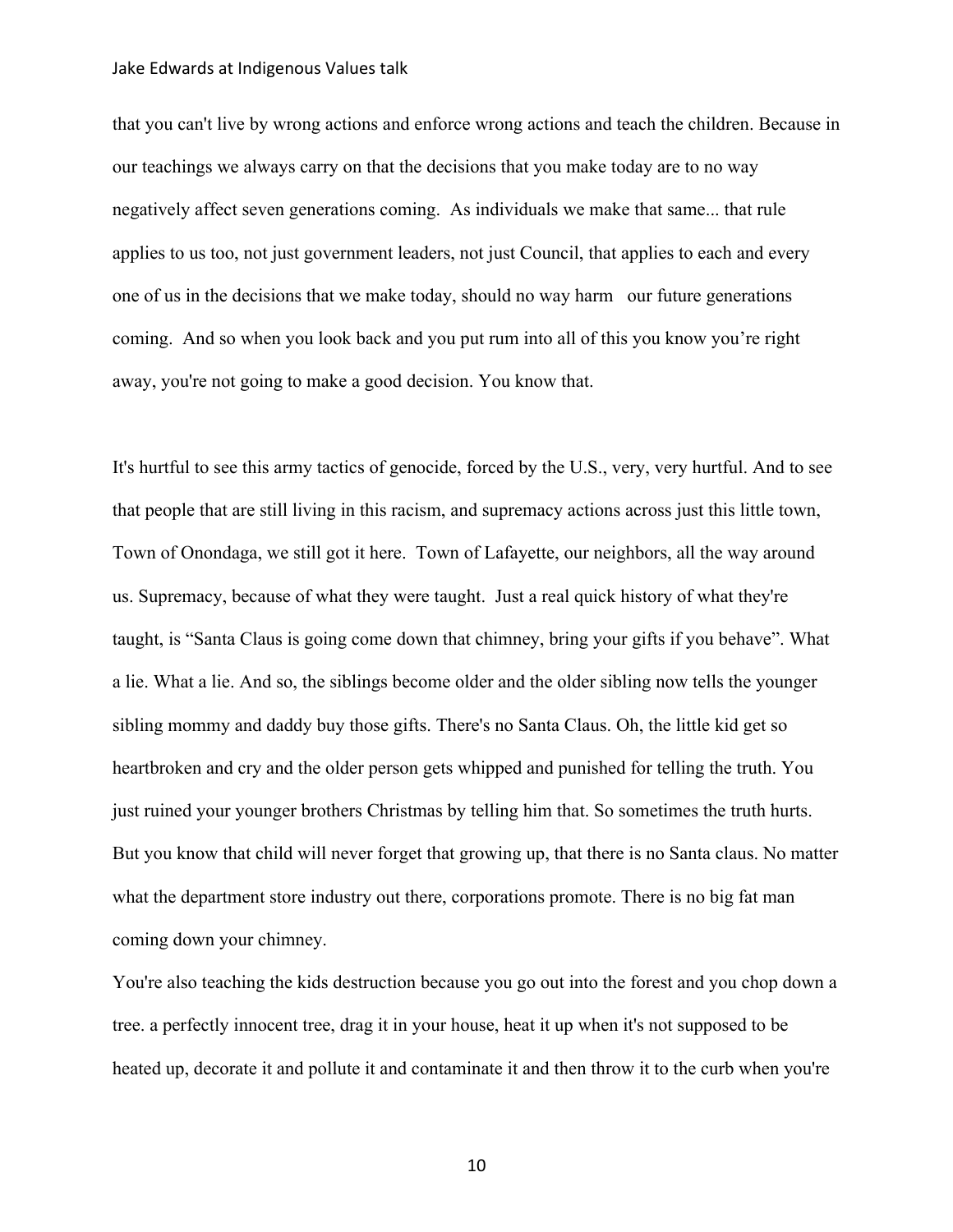done with Christmas. So this stuff reaches the environmental impact also. Look at how many Christmas trees are cut down every single year. So there's people environmentalists are changing that, corporations are changing and bringing in toxic materials that you can store in your attic when you don't need it. So there's a lot of teachings that have to be constructed in a manner of honesty. We're here together. We're not looking for division. People of the Haudenosaunee will carry that message of peace, wherever. As long as our Mother Earth provides for us. She has her instructions, we have our original instructions in our hearts, and in our minds is we maintain that balance with each other. We have a lot of obstacles blowing in the wind. But we maintain that balance as one. So there's a term that we use in all our discussions is {long phrase starts with SCADA ....no han}, make whatever we're talking about, we bundle up our thoughts as one all in one bundle. And we give a great gratitude, no matter what it is, if it's Mother Earth, it's the waters it's the plants it's the medicines, the stars, the moon, the sun, the animals, the birds, the four messengers, above keep our thoughts in the right way, reminds us, that's one of their responsibilities, to remind us. Make good decisions, show gratitude even during hard times, you don't thank them for those people that are doing to genocide you don't thank them, you don't put them on a pedestal, you don't make stone monuments of them. You do the right thing, and remove all of those monuments and put the truth there. And the truth is, put the indigenous peoples back at their home and allow it to be. So we gather our minds as one and we think that way. Whatever we put our minds to, we can accomplish. And so, you know, you know there's so much that has to be discussed, there was so much that's left out. We only have a short time in this day to work on. But to honor 250 years 500 years of wrongdoings and we try to correct it in 20 minutes. This is just the start. And so, we look forward to working with all to accomplish peace and contentment here on Mother Earth as we walk about. And so we bundle our thoughts, we